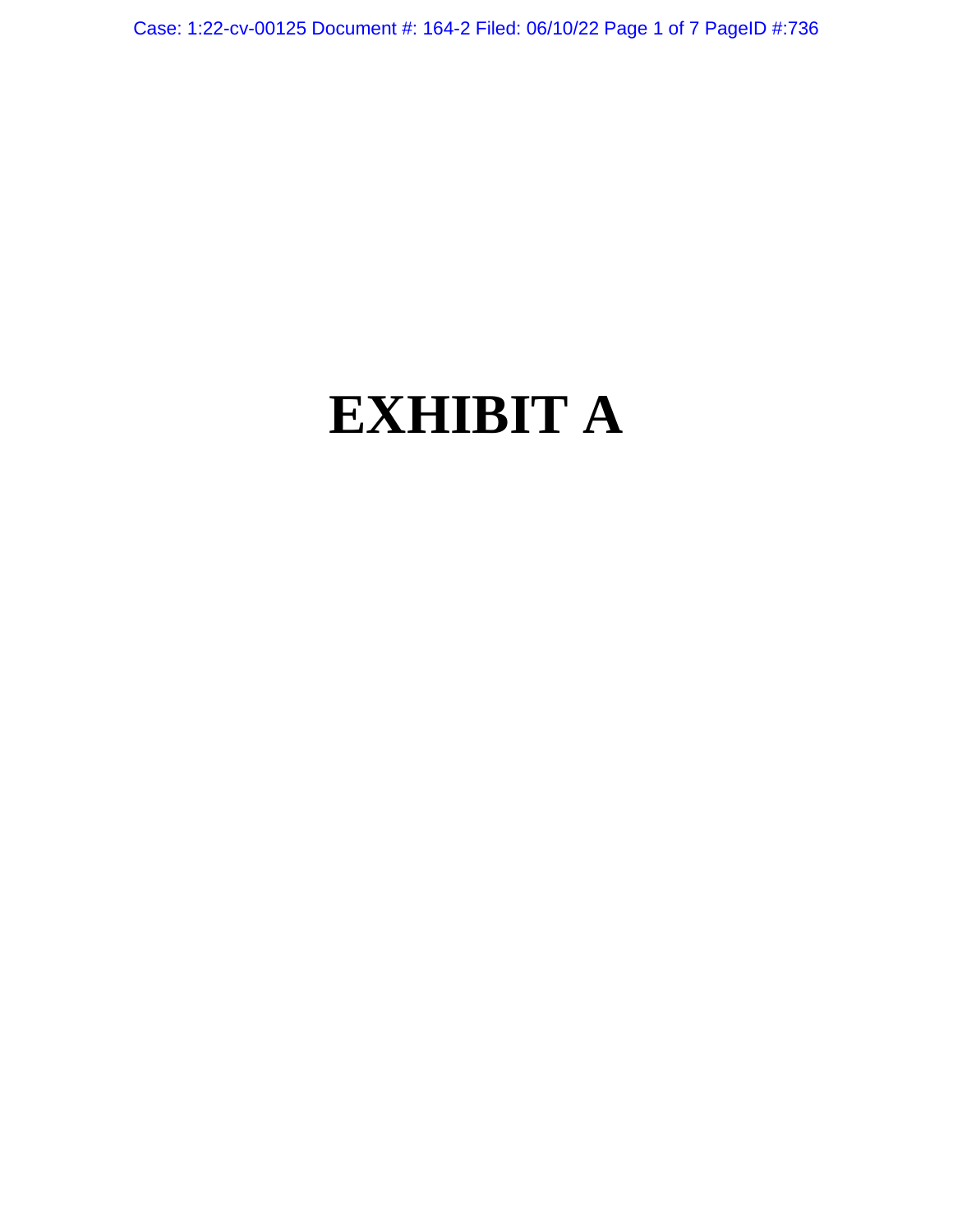

[Refinancing](https://studentloanhero.com/refinancing-and-consolidation/) [Repayment](https://studentloanhero.com/student-loan-repayment/) [Forgiveness](https://studentloanhero.com/student-loan-forgiveness/) [Parent](https://studentloanhero.com/parent-loans/) Loans

# The College Admissions Process Favors Wealthier Students **—** Here**'**s What Their Not-So-Wealthy Peers Can Do About It

Written by [Andrew](https://studentloanhero.com/author/apentis/) Pentis Updated on December 24, 2019 How Student Loan Hero Gets Paid <sup>2</sup> Advertiser Disclosure

**Editorial Note:** The content of this article is based on the author's opinions and recommendations alone. It may not have been reviewed, commissioned or otherwise endorsed by any of our network partners.

More than half of parents with teenage kids would be willing to donate to a college or university if it helped their child's chances of gaining [admittance,](https://studentloanhero.com/blog/parents-willing-donate-money-get-child-into-college/) according to a recent Student Loan Hero survey. And almost 1 in 4 of them would hand over as much as \$10,000.

That might be good news for students whose parents could make such a donation not to mention paying for other things to help the process, like test prep and tutoring. But what does it mean for families with not-so-deep pockets?

Lower-income and [first-generation](https://studentloanhero.com/featured/first-generation-college-student-scholarships-scored-full-ride/) college students undoubtedly face far more obstacles when it comes to a college admissions process that favors wealthier students.

The question is what to do about it. Specifically…

- <span id="page-1-0"></span>What [schools](#page-1-0) are already doing to help
- 5 things you can do to help [yourself](#page-2-0)
- Why you need to take [action](#page-6-0)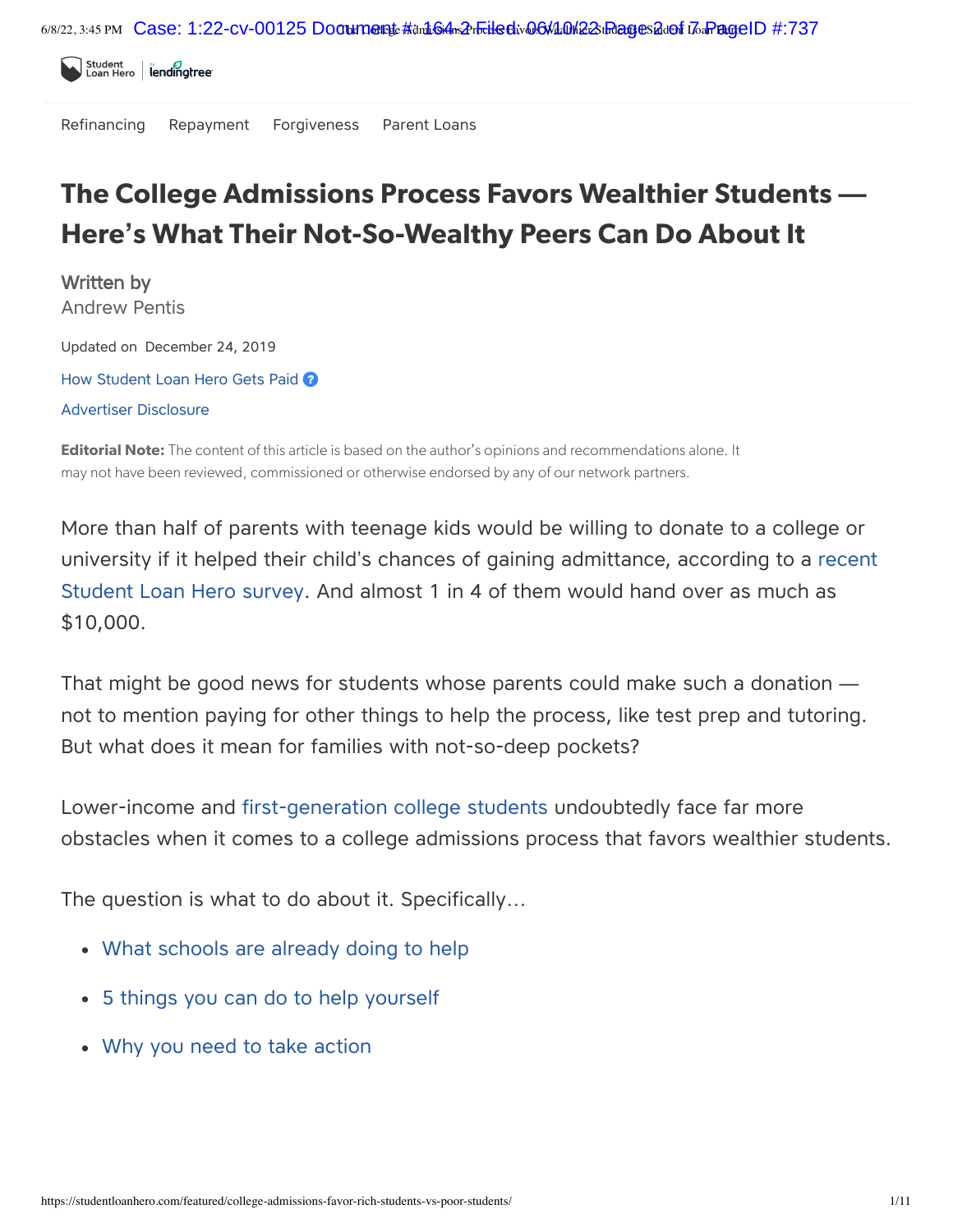Student<br>Loan Hero **lending tree** 

Refinancing [Repayment](https://studentloanhero.com/student-loan-repayment/) [Forgiveness](https://studentloanhero.com/student-loan-forgiveness/) [Parent](https://studentloanhero.com/parent-loans/) Loans

"Higher education in the United States is and has been an unequal playing field," Dr. Tom Green, an associate executive director at the American Association of Collegiate Registrars and Admissions Officers (AACRAO), told Student Loan Hero. "Those with great resources continue to enjoy advantages that others do not."

Students could be at a disadvantage for years before applying to college. Maybe they are the first in their family to continue their education beyond high school. Perhaps they live in an underperforming school district that lacks good teachers and initiatives like Advanced Placement classes and dual [enrollment](https://studentloanhero.com/featured/dual-enrollment-vs-ap-classes/) programs. And, yes, they probably don't have a benefactor mom or dad that could (legally) write a big check.

Still, some universities aren't just standing by, letting this happen, Green said. He pointed to schools setting up community information centers, hiring recruiters in urban areas and sponsoring federal programs to provide extra application assistance.

Other schools have adopted need-blind [admissions](https://studentloanhero.com/featured/prestigious-schools-no-student-loans/). That means they admit students based only on merit, and then help the neediest of those students cover tuition costs, with or without federal or private [student](https://studentloanhero.com/marketplace/private-student-loans/) loans.

Offering financial help and taking income disparity into account will open the school to a wider group of prospective students, said Erin Powers, the communications director of the National Association of Student Financial Aid Administrators.

"Merit-based aid is certainly one of the tools an institution will use in trying to attract talented students and create a diverse student body," she told Student Loan Hero. "A robust admissions and enrollment management model will take into account several different factors that try to give a fuller picture of an applicant, rather than solely looking at test scores."

<span id="page-2-0"></span>The College Board is trying to supply that context. Its recently launched a pilot [Landscape](https://pages.collegeboard.org/landscape?excmpid=vt-00263) Score project to share with schools how a student's test scores compared to those of their classmates. It weighs factors such as the average level of education, income and even crime rates in students' neighborhoods.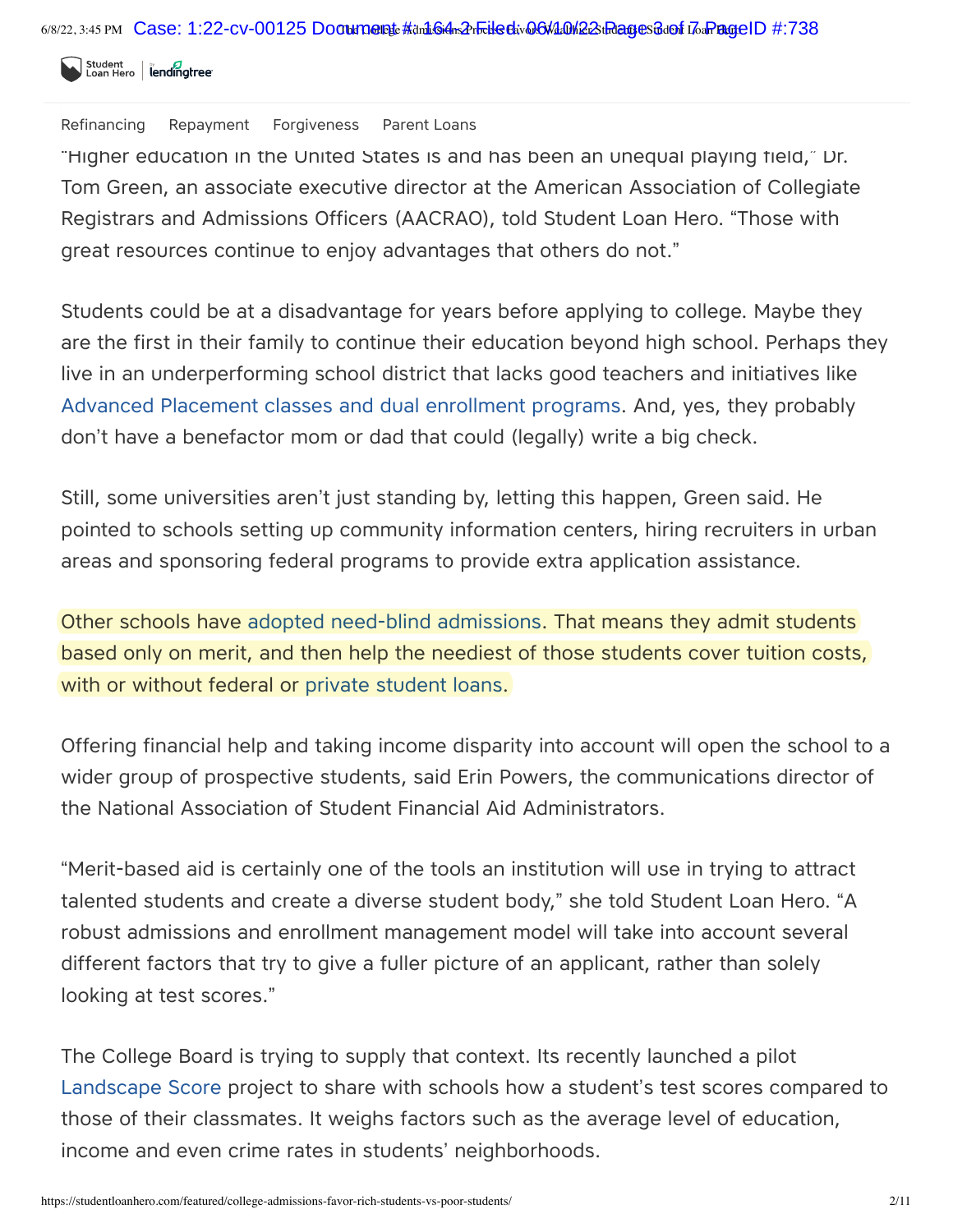

Refinancing Repayment [Forgiveness](https://studentloanhero.com/student-loan-forgiveness/) [Parent](https://studentloanhero.com/parent-loans/) Loans

Sure, there's been movement on the part of the government, schools and other organizations to help disadvantaged students. But for better or worse, it's the families themselves who can provide the most help.

Here are five ways to compete for college admissions when some of your peers might have a financial leg up on you.

## 1. Find a no-cost college consultant

The average hourly rate of private college consultants stands at \$200, while comprehensive packages run between \$850 and \$10,000, according to the [Independent](https://www.iecaonline.com/wp-content/uploads/2018/01/IECA_State-of-Profession-2018.pdf) Education Consultants Association.

For its part, members of the similar Higher Education [Consultants](https://www.hecaonline.org/families) Association "offer sliding fee scales to families who have limited financial means" in some cases, possibly including free help from volunteers. Other private companies provide affordable online consulting to some lower-income students and parents.

If you can't find the right consultant at the right price, however, look elsewhere. Just as there are plenty of people to ask for free advice on paying for [college,](https://studentloanhero.com/featured/advice-paying-for-college/) there are plenty of experts to talk to about gaining admittance.

Your high school's college guidance [counselor](https://studentloanhero.com/featured/questions-ask-school-counselor-applying-college/) could help review your application essay, track down letters of recommendation and prepare you for on-campus interviews. You could also walk into your prospective university's [financial](https://studentloanhero.com/featured/financial-aid-office-dos-donts/) aid office and share your story.

"Students will find a host of people ready and willing to help explain the process, welcome them to the campus and talk with them about their aspirations for higher education," Green said.

Other sources of assistance include nonprofits such as [AVID](https://www.avid.org/) that pair teachers and students on preparing for college. Online resources like [CollegeVine](https://www.collegevine.com/)'s free-of-charge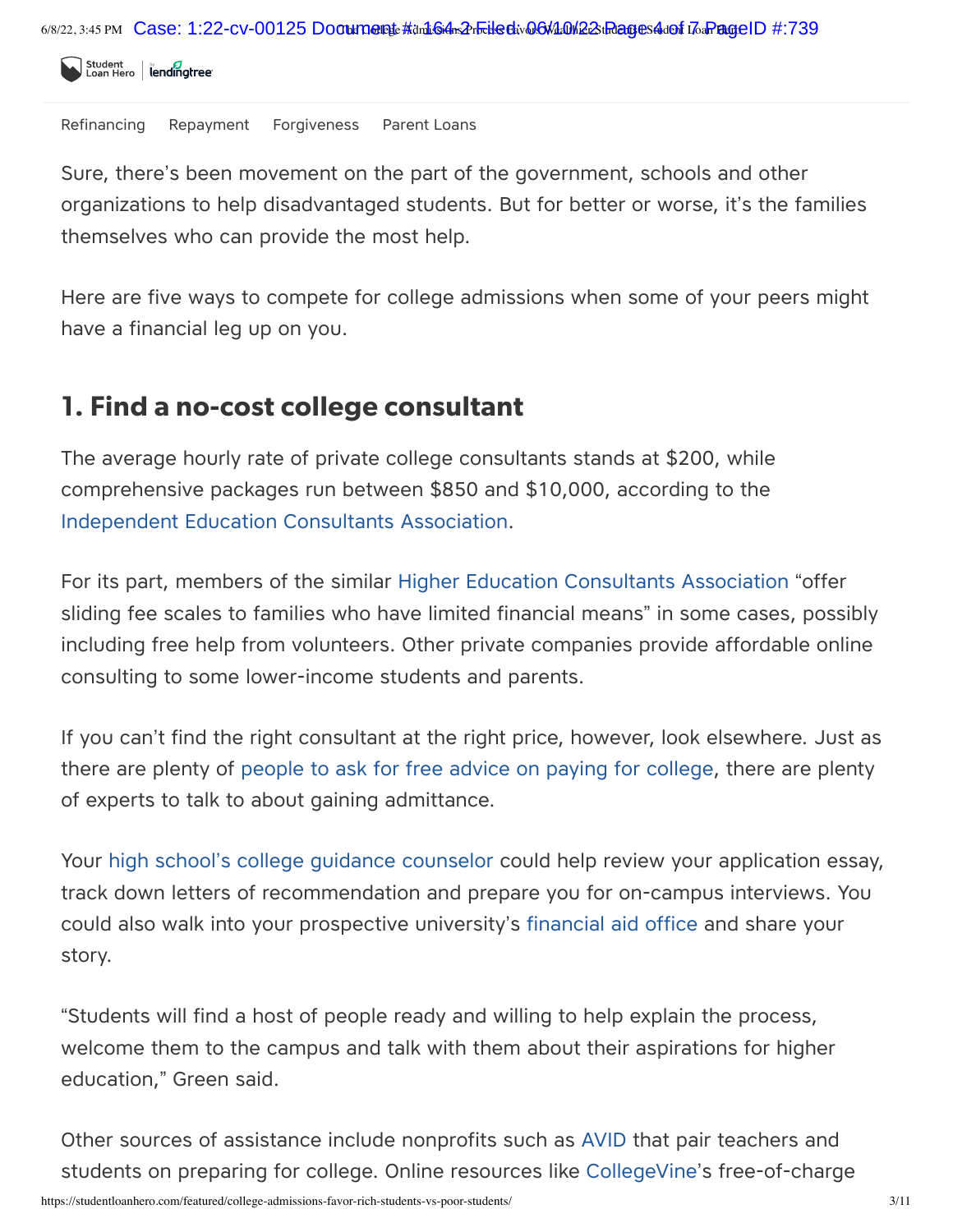

[Refinancing](https://studentloanhero.com/refinancing-and-consolidation/) [Repayment](https://studentloanhero.com/student-loan-repayment/) [Forgiveness](https://studentloanhero.com/student-loan-forgiveness/) [Parent](https://studentloanhero.com/parent-loans/) Loans

## 2. Pay nothing to take **—** and prepare for **—** college entrance exams

If you sit for every standardized test accepted by colleges, paying full price for each exam could weigh heavily on your family's budget. Fortunately, the SAT and ACT provide fee waivers to students who meet one of a handful of eligibility [requirements,](https://studentloanhero.com/featured/act-sat-fee-waiver/) such as being enrolled in a federal program like [Upward](https://www2.ed.gov/programs/trioupbound/index.html) Bound.

Meanwhile, taking and acing the PSAT, the precursor to the SAT, could be even more rewarding than a fee waiver. A top score on the exam could net you a National Merit [Scholarship](https://studentloanhero.com/featured/national-merit-scholarship-how-acing-psat-lead-money/) worth \$2,500.

And although you might not be able to hire a private tutor to prepare for these tests, there are ways to study up without opening your wallet. The College Board, for example, provides no-cost SAT Test prep via the Khan [Academy.](https://www.khanacademy.org/sat) Aside from other online resources, you can also request support from your local librarian or high school.

## 3. Take a variety of college tours

Booking a plane ticket and rental car for a handful of major cities is only realistic for high school students of means. Ideally, however, *all students* should be able to visit multiple campuses during the admissions process.

"I always advise students to visit as many campuses as their time and resources allow," the AACRAO's Geen said. "For some students, that may mean those in a more limited geographic area … but nonetheless, visit private, public, two-year and four-year institutions."

With a strong college application, you might qualify for an all-expenses-paid trip to campus. Schools sponsoring these programs — known sometimes as Weekend Immersion or Fly-in Nights — typically award spots based on merit and need.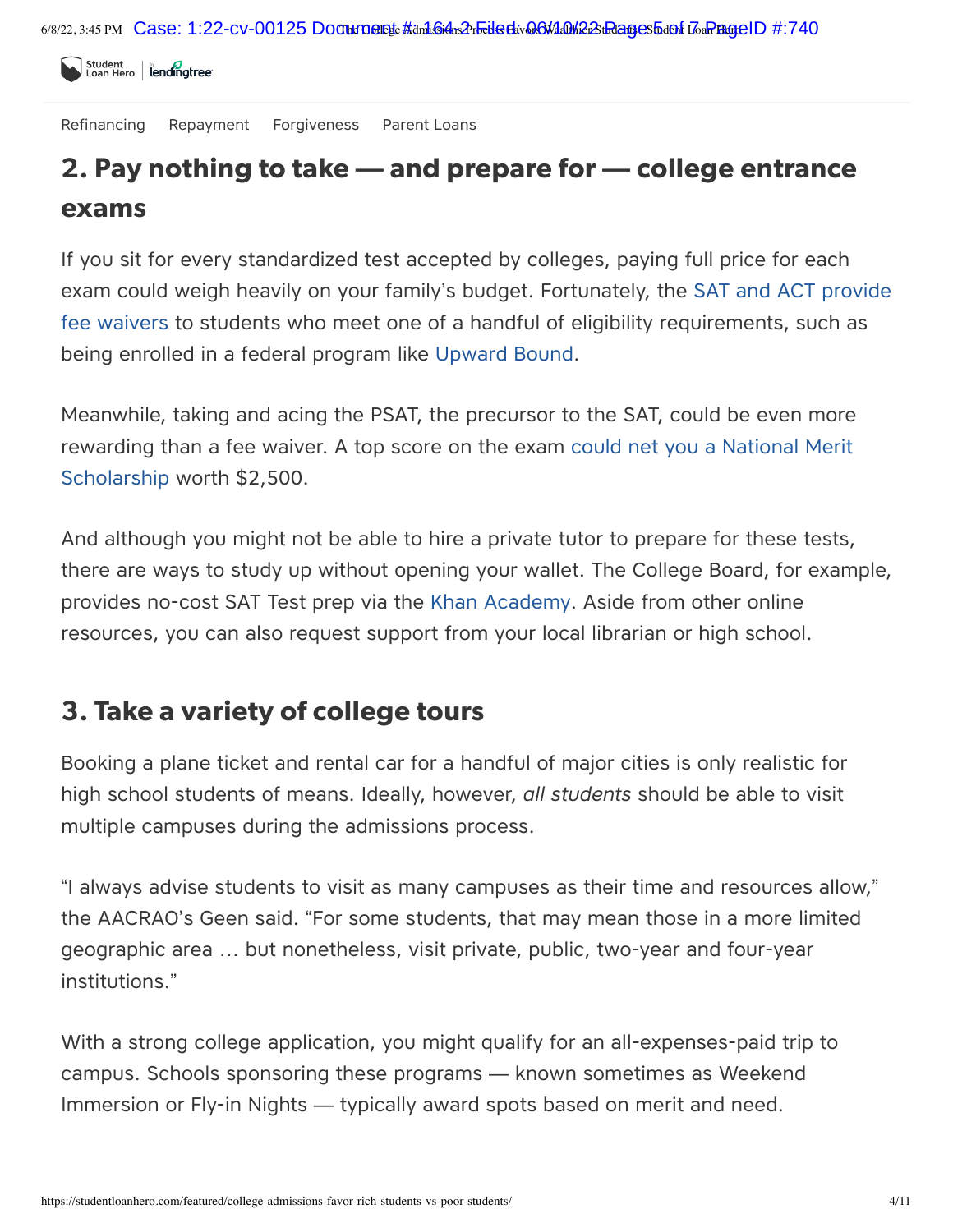Student<br>Loan Hero. | lending tree

[Refinancing](https://studentloanhero.com/refinancing-and-consolidation/) [Repayment](https://studentloanhero.com/student-loan-repayment/) [Forgiveness](https://studentloanhero.com/student-loan-forgiveness/) [Parent](https://studentloanhero.com/parent-loans/) Loans

If you're not sure which schools to put on your [college](https://studentloanhero.com/featured/college-list-how-create-find-perfect-school/) list, Green recommends accessing an [easy-to-use](https://nces.ed.gov/collegenavigator/) data tool such as the Department of Education's College Navigator or College [Scorecard](https://studentloanhero.com/featured/college-scorecard-guide/).

"Look at the middle 50% of test scores and average high school GPAs for any and all schools that interest you," he said. "If you are within — or even close to — that range, consider applying. Many students overestimate the difficulty of being admitted, and this is a good way to see if your academic profile is reasonably close to most students admitted by that school."

#### 4. Apply for college application fee waivers

You could avoid hundreds of dollars in [pre-admissions](https://studentloanhero.com/featured/fee-waiver-college-application/) costs just by receiving college application fee waivers from the schools on your wish list.

Green said that if you're able to snag a test fee waiver, tell your prospective colleges and universities about it — that may be enough to get them to skip their fee too.

In other cases, you might need to prove your family finances qualify for such a waiver, whether you're applying to a school directly or via a platform like the [Common](https://studentloanhero.com/featured/the-common-app-how-saves-time-money-college-application-process/) App. About 441,260 students shared \$65 million in fee waivers from Common App member schools during the 2017-2018 application cycle, for example.

And you could also score a fee [waiver](https://cssprofile.collegeboard.org/pdf/css-profile-fee-waivers.pdf) when [applying](https://studentloanhero.com/featured/css-profile-guide/) for financial aid via the CSS Profile.

#### 5. Stand out in your college application and on social media

Instead of worrying about the fact that you didn't attend a fancy private high school or never received expensive test-prep classes, think about how you could stand out on your college application.